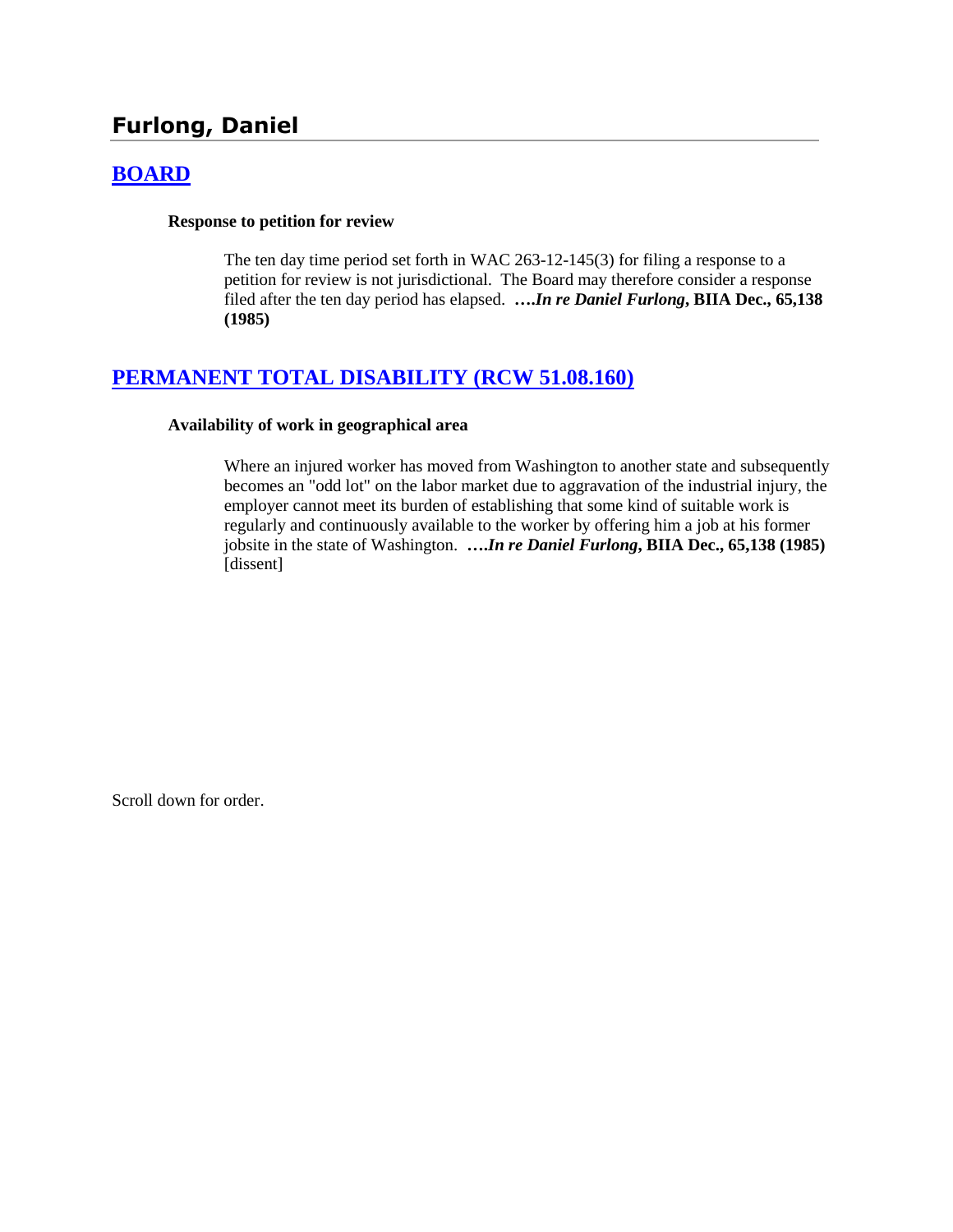## BEFORE THE BOARD OF INDUSTRIAL INSURANCE APPEALS

### STATE OF WASHINGTON

**In Re:DANIEL T. FURLONG ) DOCKET NO. 65,138**

**)**

**CLAIM NO. S-220840 ) DECISION AND ORDER**

APPEARANCES:

 Claimant, Daniel T. Furlong, by Walthew, Warner, Keefe, Arron, Costello & Thompson, per Robert H. Thompson

13 Self-insured Employer, Associated Grocers, by 14 Schwabe, Williamson, Wyatt, Moore & Roberts, per Gary D. Keehn

17 This is an appeal filed by the claimant on June 15, 1983 from an 18 order of the Department of Labor and Industries dated May 6, 1983 which closed the claim with a permanent partial disability award equal to 15% as compared to total bodily impairment from which was deducted the amount of \$2,157.88 which was previously paid for time-loss compensation for the period of December 18, 1981 to February 28, 1982 23 inclusive. Reversed and remanded.

#### 24 DECISION

**7-16-85 Pursuant to RCW 51.52.104 and RCW 51.52.106, this matter is before**  the Board for review and decision on a timely Petition for Review filed by the employer to a Proposed Decision and Order issued on December 27, 1984 in which the order of the Department dated May 6, 1983 was reversed, and the matter remanded to the Department of Labor and Industries with direction to pay the claimant time-loss compensation for the period of December 18, 1981 to February 28, 1982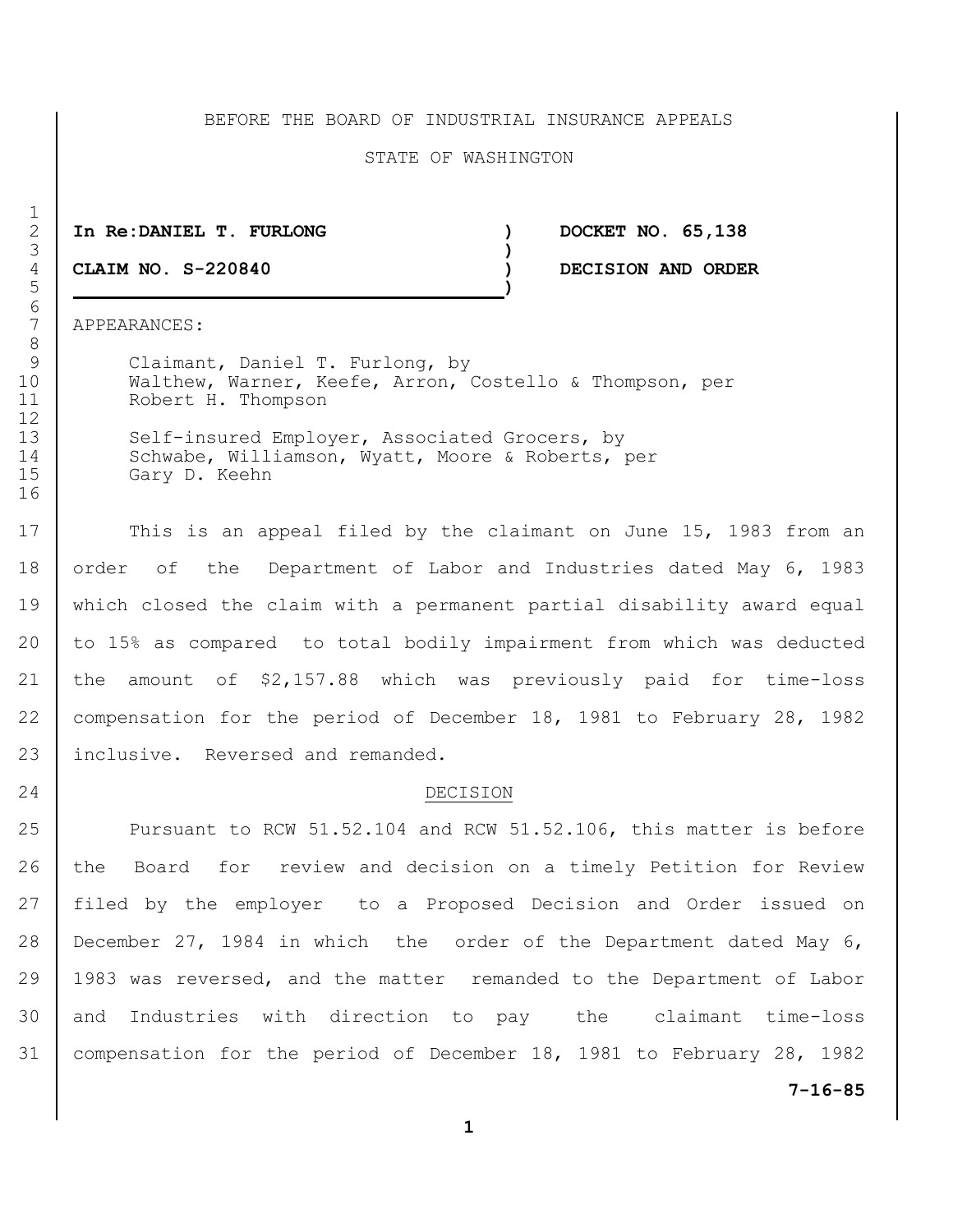inclusive and to grant the claimant the status of a permanently totally disabled worker and accord him all benefits concomitant to that status.

 The Board has reviewed the evidentiary rulings in the record of proceedings and finds that no prejudicial error was committed and said rulings are hereby affirmed.

## PROCEDURAL MATTERS

 Employer's Petition for Review in this matter was filed with the Board on January 31, 1985 and granted on February 20, 1985. On June 28, 1985 a response to this petition was filed by claimant. The employer has objected to the Board considering this response on the ground that it was not filed within ten days as required by WAC 263-12-145(3). We do not view that period as being jurisdictional, but rather only permissive. The Board will ordinarily not take final action after granting a Petition for Review until such reply period has expired. Moreover, WAC 263-12-145 (3) provides that the Board 17 | may, on its own motion, require the parties to submit briefs, or to present statements of position or oral argument regarding matters to 19 | which objections are made, within such time and on such terms as the Board may prescribe. The purpose of this rule was to allow flexibility for receipt of information necessary or helpful in aiding the Board to reach its decision. Although the Board took note of the 23 | reply, it does not provide the basis for our decision. The 24 employer's objection is overruled.

DISCUSSION

26 The issue presented by this appeal and the evidence presented by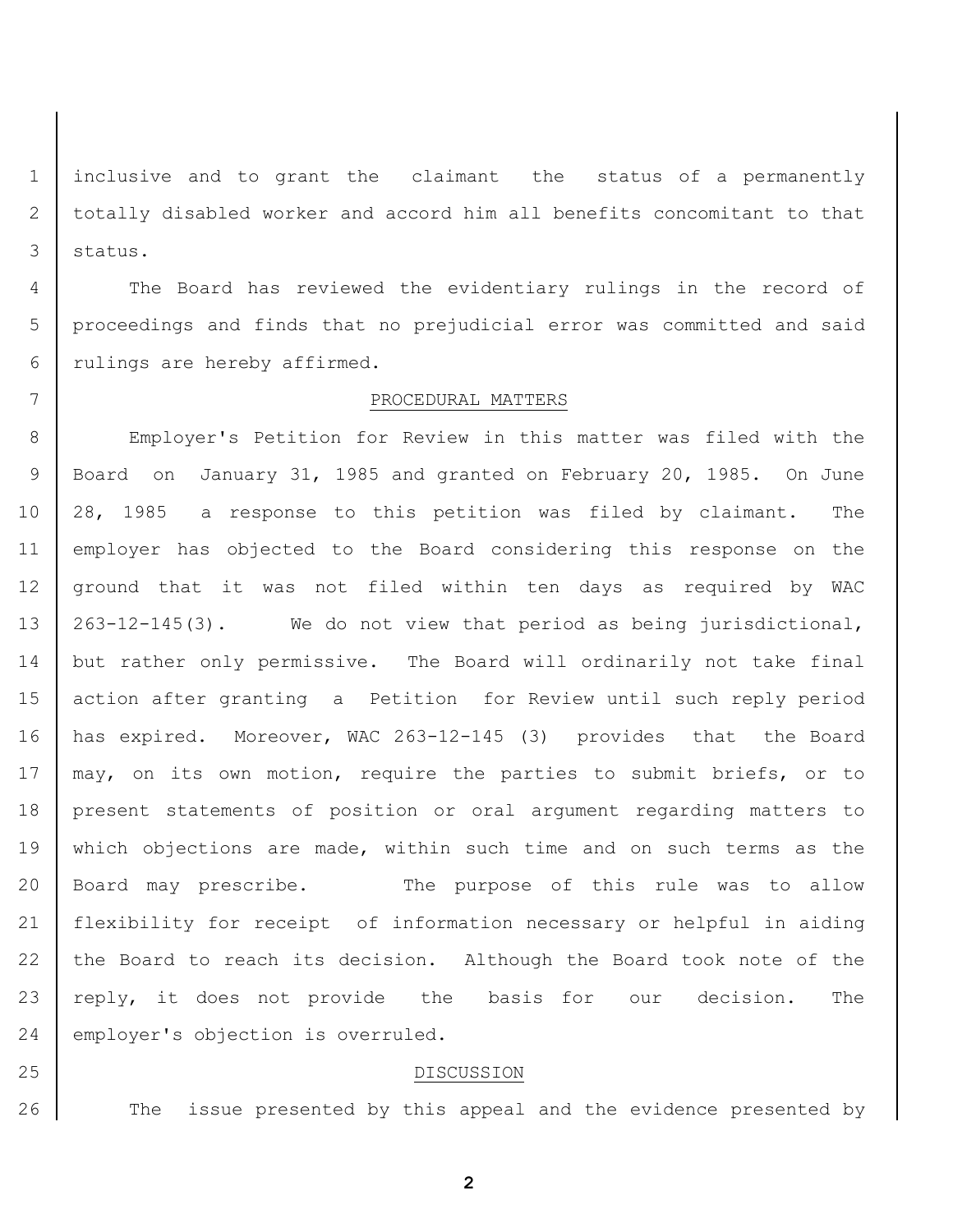the parties are, for the most part, adequately set forth in the 2 Proposed Decision and Order, but the Petition for Review filed by the

employer raises a question we feel requires further discussion.

 The claimant's evidence establishes his position as an "odd lot" in the labor market capable of performing only special work not generally available. Having done so, the burden shifts to the 8 self-insured employer to establish that some kind of suitable work is 9 regularly and continuously available to him. Kuhnle v. Department of Labor and Industries, 12 Wn.2d. 191 (1942).

11 | In Allen v. Department of Labor and Industries, 16 Wn.App. 692 (1977) the court set forth what it deemed "an appropriate statement of 13 the law" to be given to the tryer of fact in an "odd lot" case:<br>14 TIF, as the result of an industrial injury, "If, as the result of an industrial injury, a workman is able to perform only special work not 16 | Generally available, then he is totally disabled, 17 | unless you find that some special kind of workwhich 18 he can perform is, nevertheless, available to him on 19 a reasonably continuous basis." 

 Following his injury on February 15, 1977, Mr. Furlong retired from his position with Associated Grocers and moved to Alaska in October of 1977. Mr. Furlong has resided in Anchor Point, Alaska since 1979. His claim was closed in March of 1978 with no award for permanent partial disability. In 1980 Mr. Furlong sustained an aggravation of his industrially related condition, and his claim was 27 reopened as of October 21, 1980 for treatment, and two surgical procedures were performed on the claimant's low back.

29 | Mindful of the fact that Mr. Furlong was probably an "odd lot", and aware of the requirements of Allen, supra, the self-insured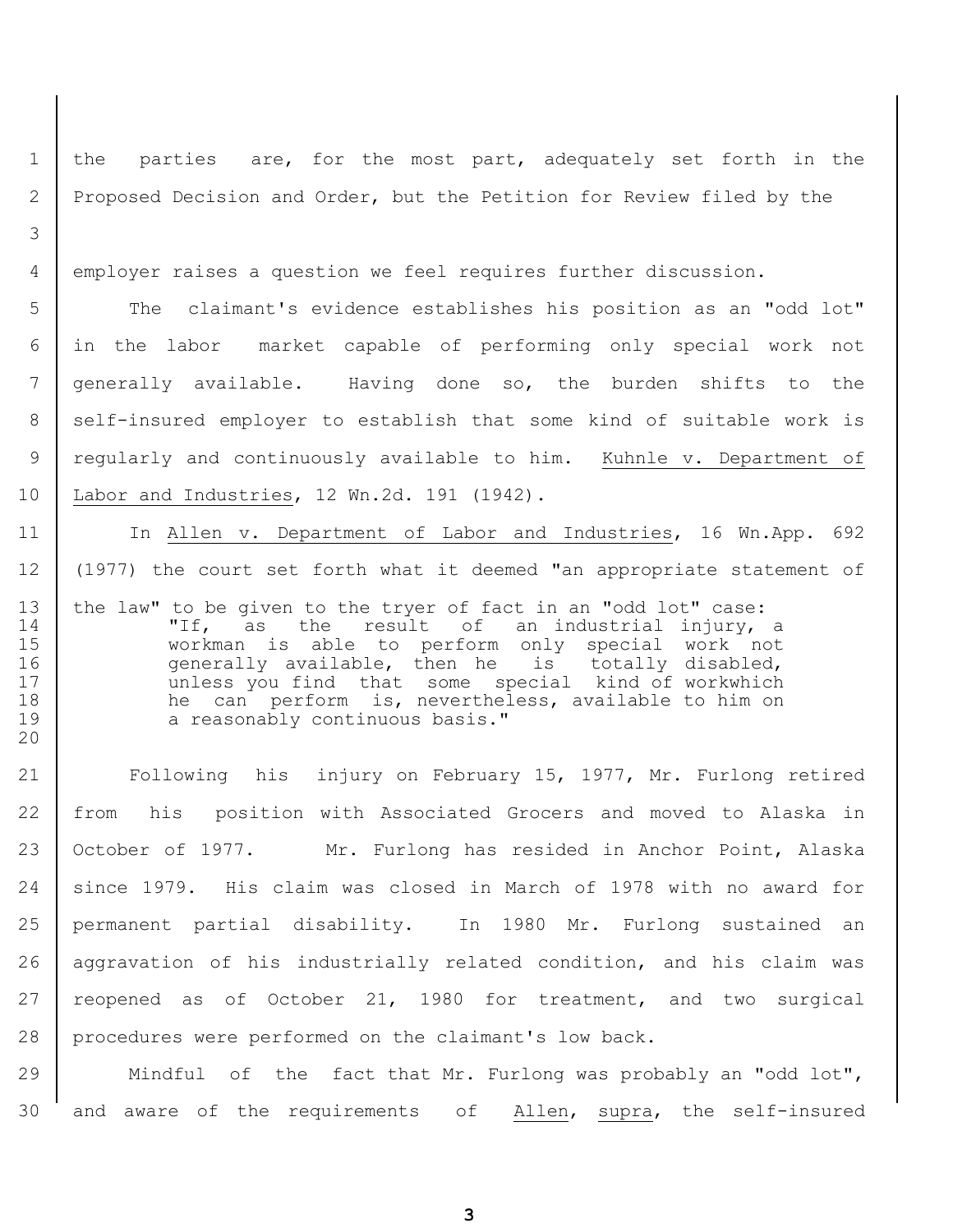employer offered Mr. Furlong the job of a "returns checker" at its 2 Seattle work site. Based upon a description of the job, and the physical limitations placed upon Mr. Furlong by the medical witnesses, it would appear that Mr. Furlong would be physically capable of 5 performing this job.

 The salient issue raised by these circumstances may be stated as follows: Where an injured worker has moved from Washington to 8 another state to establish residency there and subsequently becomes an "odd lot" in the labor market due to aggravation of an industrial injury, is a job which he can perform in the State of Washington "available" to him under the terms of Allen?

12 | This question is one of first impression in the body of workers' 13 | compensation law. A review of the law in other areas of insurance, 14 social security and unemployment compensation discloses no cases with the same circumstances presented by this appeal. Under these 16 conditions the best that can be done is to reason by analogy.

17 Other jurisdictions have held that a claimant need not move from 18 his residence to seek work, but these all appear to be cases where the claimant is still living in the state or geographical area which was the situs of his original injury. In Lyons v. Industrial Special Indemnity Fund, 98 Ind. 403 (1977), it was held that the burden of showing suitable work was available (much the same as the Washington burden of Allen) could be met by showing that there was "an actual job within a reasonable distance from the workman's home." In those jurisdictions where the worker has the burden of showing that suitable work is not available, the worker is generally not required to seek work beyond the general area where he or she lives. In Arizona it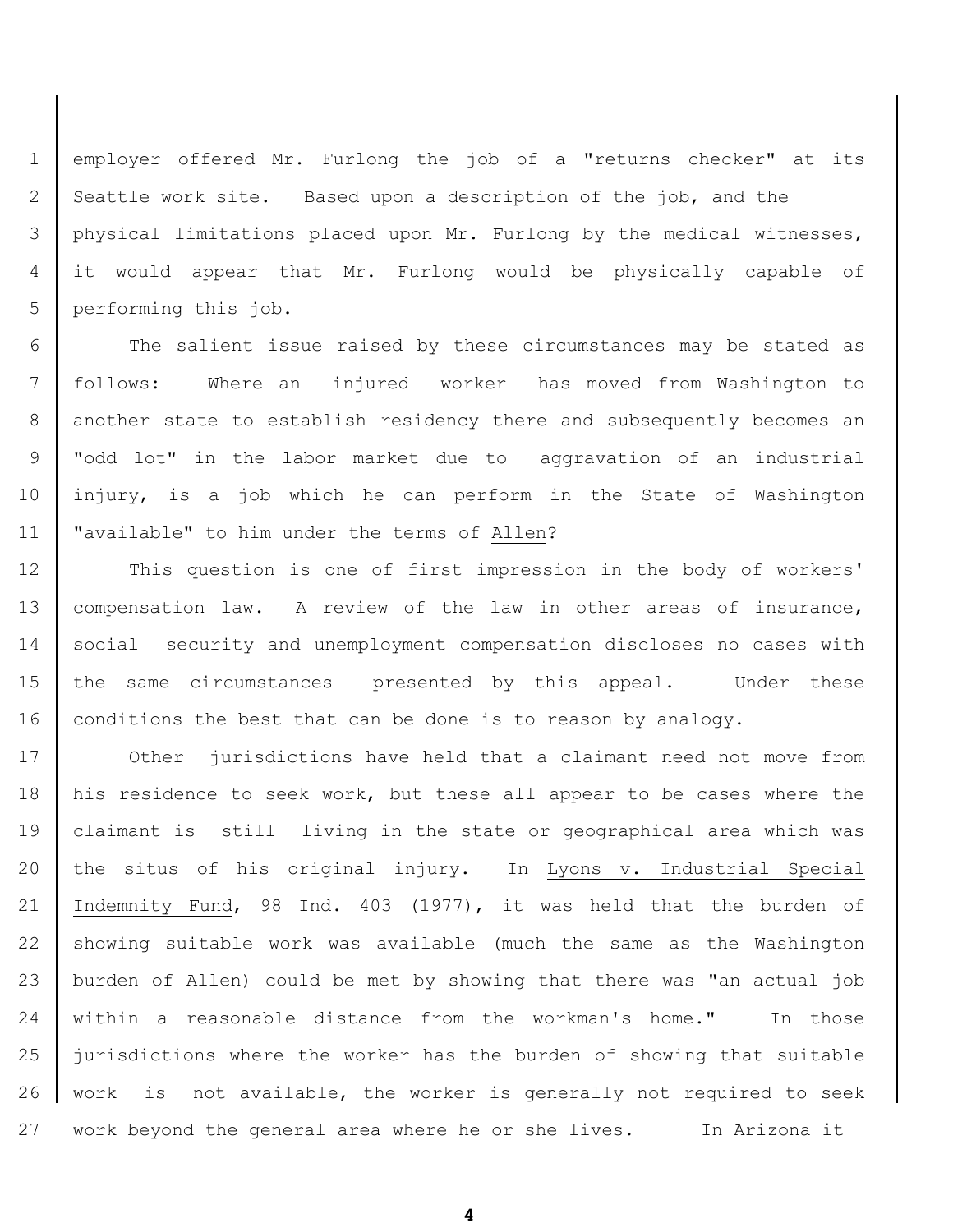has been held that this means the worker's "local community" Phelps Dodge v. Industrial Commission, 90 Ariz. 248, 367 P.2d 270 (1961). The same principle was set forth by the Minnesota court in Reese v. Preston Marketing Association, 274 Minn. 150, 142 N.W.2d. 721 (1966). The Florida court has held that a claimant may be considered totally and permanently disabled though he refuses to move from his city of residence to a larger city where jobs may be available to him. McManus v. Mad-Ray Modulars, Inc. 289 So.2d 715 (1974).

 Cases involving total disability under social security law accept the same principle. In Hodgson v. Celebreeze, 35 F.2d. 750 (3rd Cir.1966), the court recognized that "available" work means the reasonable possibility of employment as distinguished from mere theoretical existence of the opportunity for employment. If a claimant 16 is only able to perform certain types of work the court held that it must be shown this type of job exists in the "relevant" geographical 18 area in which the claimant might reasonably be expected to market his 19 | labor. This principle has been accepted by all of the other circuits.

 Although none of the cited cases address the precise circumstance of Mr. Furlong's case, they are fully consistent with the conclusion that a job prepared for Mr. Furlong in Seattle is not 23 | "available" as that term is used in Allen, when he has previously established his residence in Alaska and can only perform the job by giving up that residency and moving back to the State of Washington. Of more than tangential interest is the recent recognition by this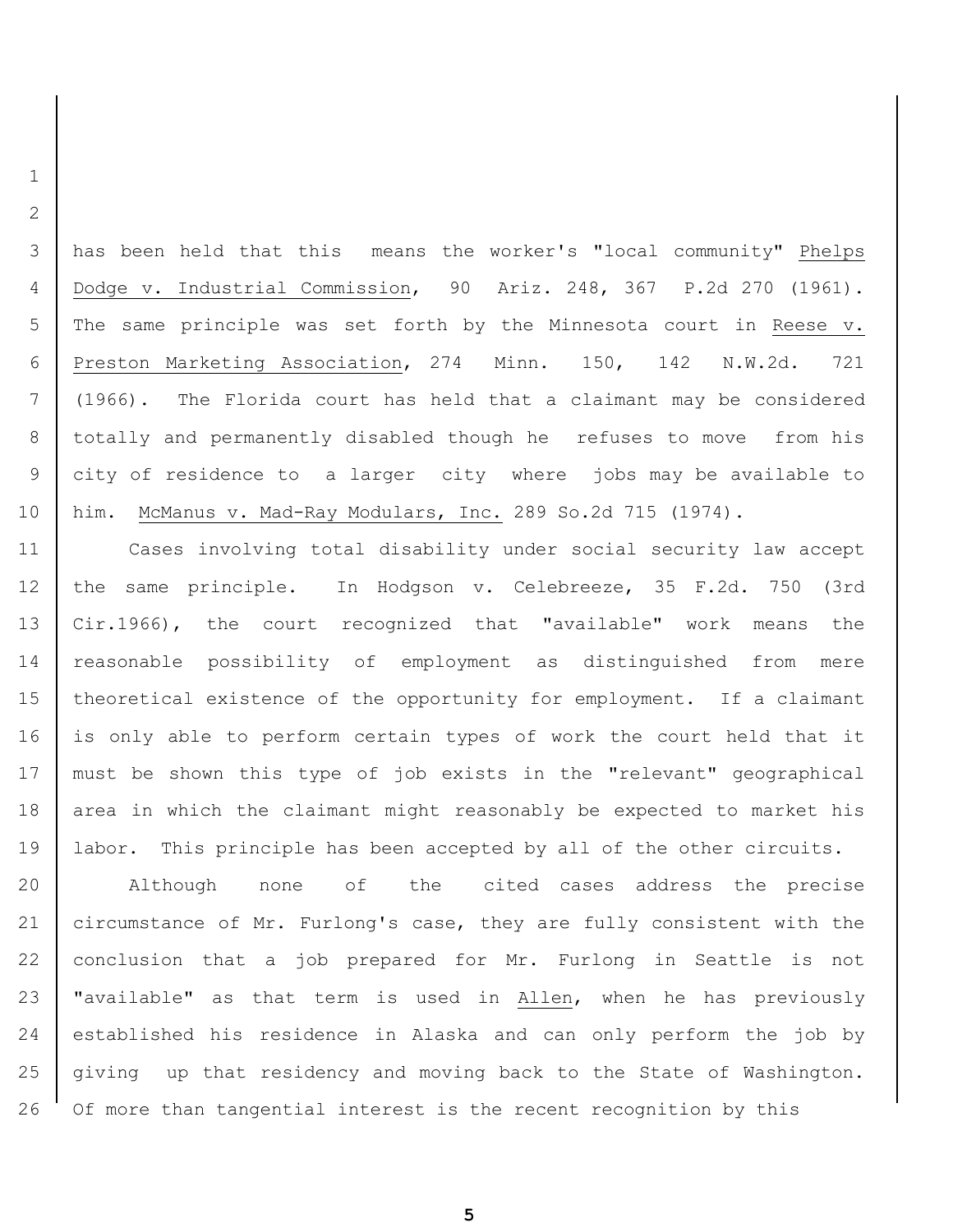3 | state's highest court that one's constitutional right to travel will weigh greater than the state's interest in a worker's compensation classification tending to exclude workers in migratory labor from statutory coverage. See Macias v. Department of Labor and Industries, 100 Wn.2d. 263 (1983). The roots of such a right extend deep and may too have a bearing on the degree of compensation of covered 9 | workers who choose to exercise that right.

 After consideration of the Proposed Decision and Order and the Petition for Review filed thereto, and a careful review of the entire 12 record before us, we are persuaded that the Proposed Decision and 13 | Order is supported by the preponderance of the evidence and is correct 14 as a matter of law.

15 The proposed findings, conclusions and order are hereby adopted as 16 | this Board's findings, conclusions and order and are incorporated 17 | herein by this reference.

18 It is so ORDERED.

 

 

19 Dated this 16th day of July, 1985. BOARD OF INDUSTRIAL INSURANCE APPEALS

 $\vert$ 24 MICHAEL L. HALL Chairman

 $\vert$ 28 FRANK E. FENNERTY, JR. Member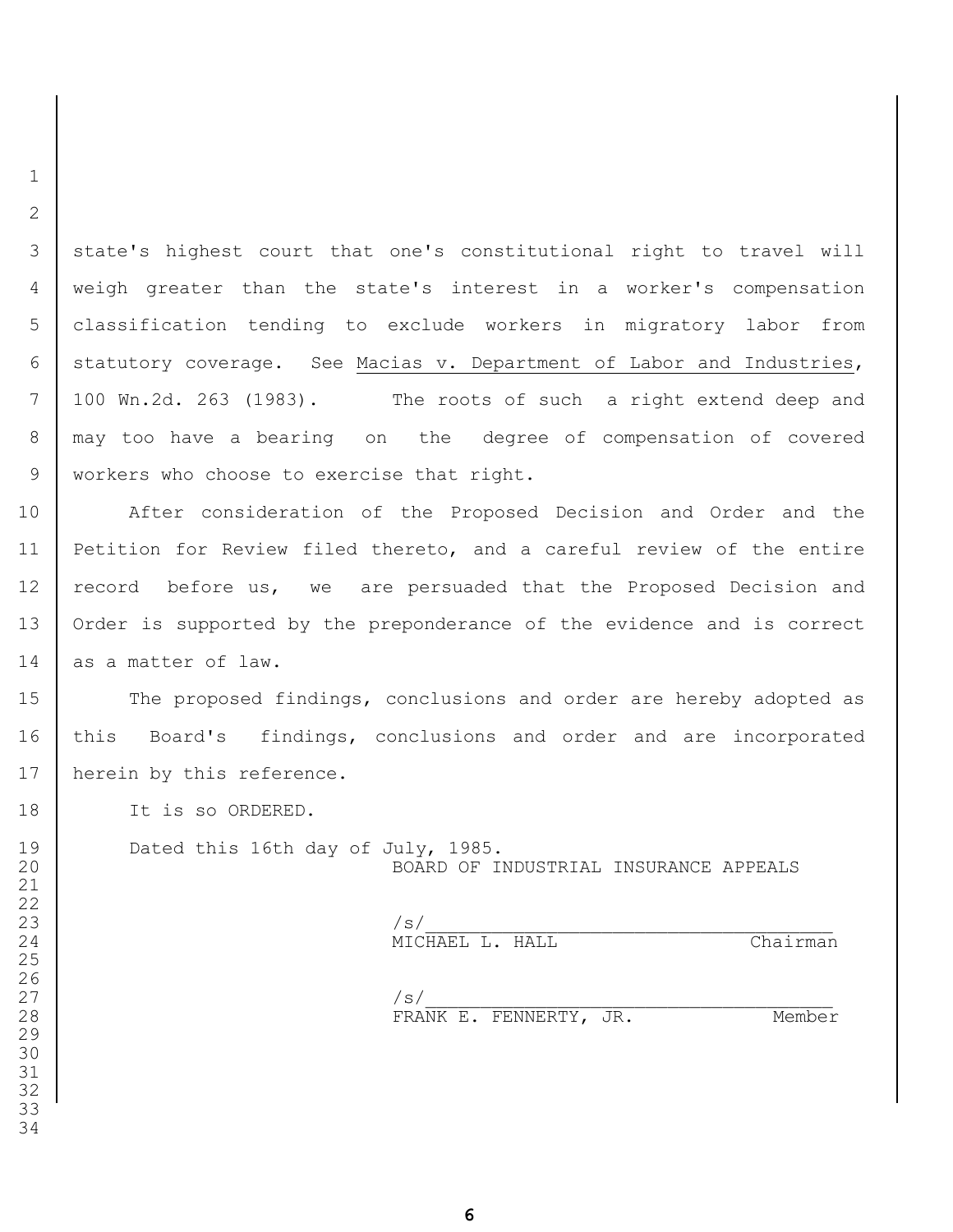#### DISSENT

 I cannot agree with the majority's conclusion in this matter. It 10 | simply overlooks the definition of permanent total disability set forth in RCW 51.08.160. That statute provides that " "permanent total disability" means loss of both legs, or arms, or one leg and one arm, total loss of eyesight, paralysis, or other condition permanently incapacitating the worker from performing any work at any gainful occupation." (Emphasis supplied). Kuhnle and Allen do not change that definition. The clear import of these cases is to require a 17 | showing that there is a "gainful occupation" which the worker can perform on a reasonably continuous basis. The self-insured employer has shown that there is such a job waiting for this claimant. The evidence establishes that this claimant is not permanently incapacitated from performing, on a continual basis, the work made 22 available to him by the employer. I would give the word "available" its usual meaning: "That one can avail himself of; that can be used". Webster's New World Dictionary, the World Publishing Company, 1964. As the Virginia Supreme Court of Appeals stated in United Mineworkers v. Unemployment Commission, 192 Va. 463 (1951): 27 | Tavailable for work implies ... willing to accept any 28 suitable work which may be offered to him, without 29 attaching thereto restrictions or conditions ... which he may desire because of his particular needs or circumstances." 

I would find that full-time work is available to Mr. Furlong, but